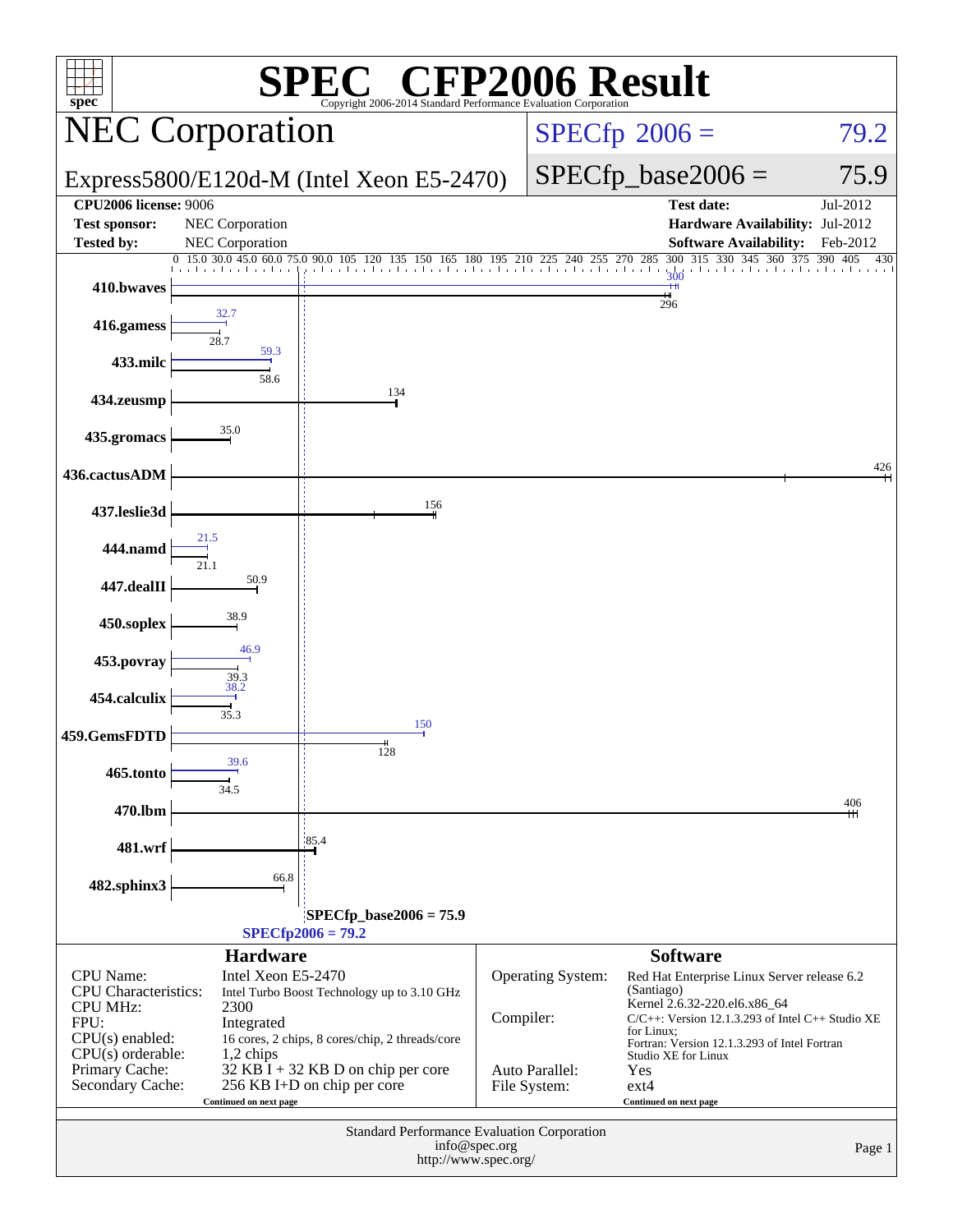

# NEC Corporation

### $SPECfp2006 = 79.2$  $SPECfp2006 = 79.2$

Express5800/E120d-M (Intel Xeon E5-2470)

 $SPECfp\_base2006 = 75.9$ 

| <b>CPU2006 license: 9006</b>                                               |                                                                                                                                 |                                                                                    | <b>Test date:</b>                                          | Jul-2012 |
|----------------------------------------------------------------------------|---------------------------------------------------------------------------------------------------------------------------------|------------------------------------------------------------------------------------|------------------------------------------------------------|----------|
| <b>Test sponsor:</b>                                                       | NEC Corporation                                                                                                                 | Hardware Availability: Jul-2012                                                    |                                                            |          |
| <b>Tested by:</b>                                                          | <b>NEC</b> Corporation                                                                                                          |                                                                                    | <b>Software Availability:</b>                              | Feb-2012 |
| L3 Cache:<br>Other Cache:<br>Memory:<br>Disk Subsystem:<br>Other Hardware: | $20 \text{ MB I+D}$ on chip per chip<br>None<br>96 GB (12 x 8 GB 2Rx4 PC3L-12800R-11, ECC)<br>1 x 250 GB SATA, 7200 RPM<br>None | <b>System State:</b><br><b>Base Pointers:</b><br>Peak Pointers:<br>Other Software: | Run level 3 (multi-user)<br>64-bit<br>$32/64$ -bit<br>None |          |

**[Results Table](http://www.spec.org/auto/cpu2006/Docs/result-fields.html#ResultsTable)**

| Results Table    |                                                                                                          |              |                |       |                |              |                |              |                |              |                |              |
|------------------|----------------------------------------------------------------------------------------------------------|--------------|----------------|-------|----------------|--------------|----------------|--------------|----------------|--------------|----------------|--------------|
|                  | <b>Base</b>                                                                                              |              |                |       |                | <b>Peak</b>  |                |              |                |              |                |              |
| <b>Benchmark</b> | <b>Seconds</b>                                                                                           | <b>Ratio</b> | <b>Seconds</b> | Ratio | <b>Seconds</b> | <b>Ratio</b> | <b>Seconds</b> | <b>Ratio</b> | <b>Seconds</b> | <b>Ratio</b> | <b>Seconds</b> | <b>Ratio</b> |
| 410.bwayes       | 45.6                                                                                                     | 298          | 46.2           | 294   | 45.8           | 296          | 45.2           | 300          | 45.6           | 298          | 45.0           | 302          |
| 416.gamess       | 689                                                                                                      | 28.4         | 683            | 28.7  | 683            | 28.7         | 600            | 32.7         | 600            | 32.6         | 599            | 32.7         |
| $433$ .milc      | 157                                                                                                      | 58.5         | 157            | 58.6  | 157            | 58.6         | 155            | 59.3         | <u>155</u>     | 59.3         | 155            | 59.2         |
| 434.zeusmp       | 68.2                                                                                                     | 133          | 67.8           | 134   | 67.6           | 135          | 68.2           | 133          | 67.8           | 134          | 67.6           | 135          |
| 435 gromacs      | 205                                                                                                      | 34.8         | 204            | 35.0  | 204            | 35.0         | 205            | 34.8         | 204            | 35.0         | 204            | 35.0         |
| 436.cactusADM    | 32.7                                                                                                     | 366          | 28.1           | 426   | 27.9           | 429          | 32.7           | 366          | 28.1           | 426          | 27.9           | 429          |
| 437.leslie3d     | 77.8                                                                                                     | 121          | 59.6           | 158   | 60.2           | 156          | 77.8           | 121          | 59.6           | 158          | 60.2           | 156          |
| 444.namd         | 380                                                                                                      | 21.1         | 380            | 21.1  | 380            | 21.1         | 373            | 21.5         | 373            | 21.5         | 373            | 21.5         |
| 447.dealII       | 225                                                                                                      | 50.9         | 225            | 50.9  | 225            | 50.8         | 225            | 50.9         | 225            | 50.9         | 225            | 50.8         |
| 450.soplex       | 214                                                                                                      | 39.0         | 215            | 38.7  | 214            | 38.9         | 214            | 39.0         | 215            | 38.7         | 214            | 38.9         |
| 453.povray       | 136                                                                                                      | 39.2         | 135            | 39.4  | 135            | 39.3         | 114            | 46.8         | 113            | 47.0         | 114            | 46.9         |
| 454.calculix     | 235                                                                                                      | 35.1         | 233            | 35.4  | 234            | 35.3         | 216            | 38.3         | 216            | 38.1         | 216            | 38.2         |
| 459.GemsFDTD     | 83.5                                                                                                     | 127          | 82.7           | 128   | 82.7           | 128          | 70.8           | 150          | 70.4           | 151          | 70.8           | <u>150</u>   |
| 465.tonto        | 286                                                                                                      | 34.5         | 285            | 34.6  | 288            | 34.2         | 249            | 39.6         | 249            | 39.5         | 248            | 39.6         |
| 470.1bm          | 34.0                                                                                                     | 404          | 33.8           | 406   | 33.6           | 409          | 34.0           | 404          | 33.8           | 406          | 33.6           | 409          |
| 481.wrf          | 131                                                                                                      | 85.4         | 130            | 86.1  | 131            | 85.1         | 131            | 85.4         | 130            | 86.1         | 131            | 85.1         |
| 482.sphinx3      | 292                                                                                                      | 66.8         | 292            | 66.8  | 292            | 66.8         | 292            | 66.8         | 292            | 66.8         | 292            | 66.8         |
|                  | Results appear in the order in which they were run. Bold underlined text indicates a median measurement. |              |                |       |                |              |                |              |                |              |                |              |

### **[Operating System Notes](http://www.spec.org/auto/cpu2006/Docs/result-fields.html#OperatingSystemNotes)**

Stack size set to unlimited using "ulimit -s unlimited"

### **[Platform Notes](http://www.spec.org/auto/cpu2006/Docs/result-fields.html#PlatformNotes)**

 BIOS Settings: Energy Performance: Performance Memory Voltage: 1.5 V

### **[General Notes](http://www.spec.org/auto/cpu2006/Docs/result-fields.html#GeneralNotes)**

Environment variables set by runspec before the start of the run:  $KMP_A$ FFINITY = "granularity=fine, compact, 1, 0" LD\_LIBRARY\_PATH = "/home/cpu2006/libs/32:/home/cpu2006/libs/64"

Continued on next page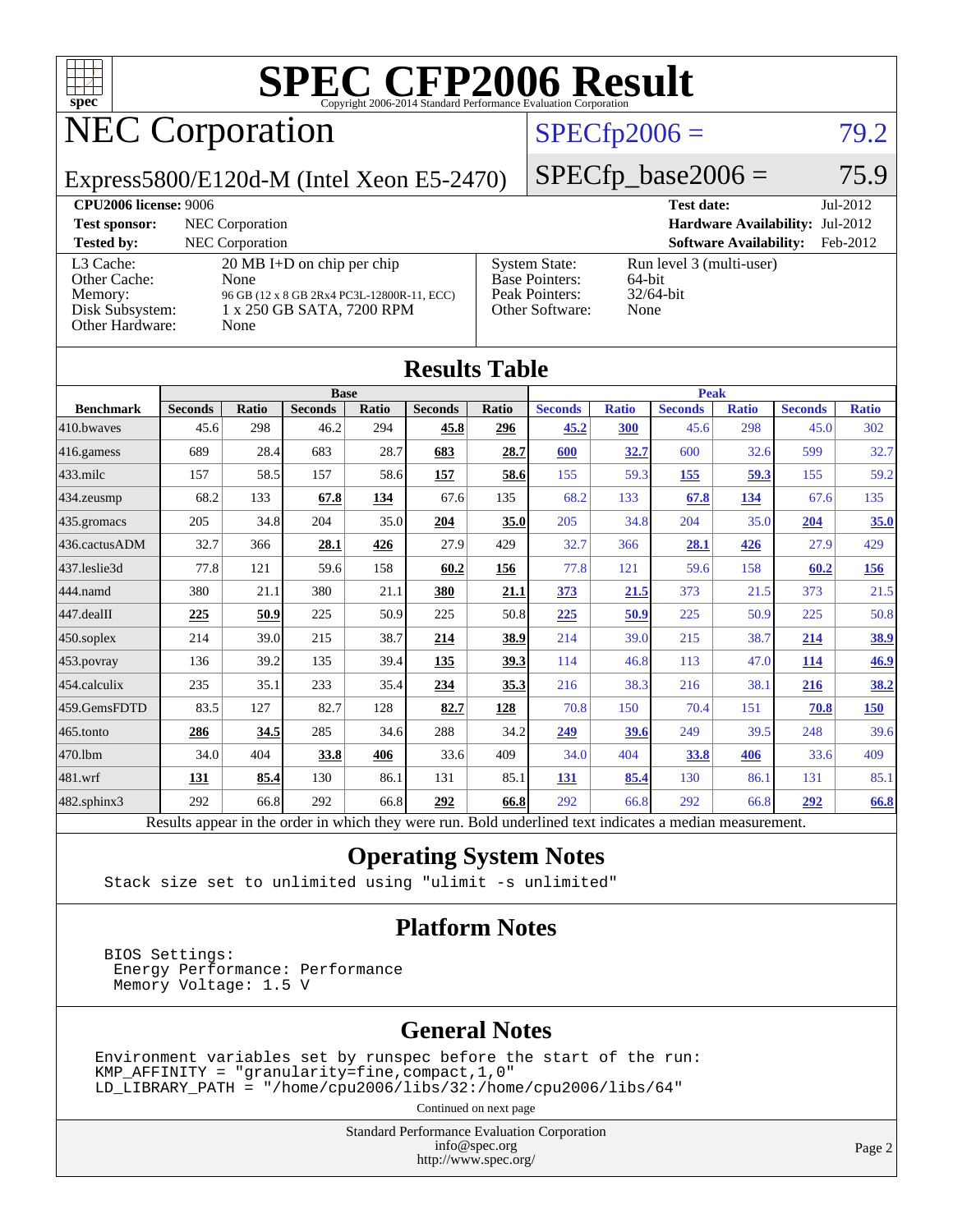

# NEC Corporation

 $SPECTp2006 = 79.2$ 

Express5800/E120d-M (Intel Xeon E5-2470)

**[Test sponsor:](http://www.spec.org/auto/cpu2006/Docs/result-fields.html#Testsponsor)** NEC Corporation **[Hardware Availability:](http://www.spec.org/auto/cpu2006/Docs/result-fields.html#HardwareAvailability)** Jul-2012

 $SPECTp\_base2006 = 75.9$ 

**[Tested by:](http://www.spec.org/auto/cpu2006/Docs/result-fields.html#Testedby)** NEC Corporation **[Software Availability:](http://www.spec.org/auto/cpu2006/Docs/result-fields.html#SoftwareAvailability)** Feb-2012

**[CPU2006 license:](http://www.spec.org/auto/cpu2006/Docs/result-fields.html#CPU2006license)** 9006 **[Test date:](http://www.spec.org/auto/cpu2006/Docs/result-fields.html#Testdate)** Jul-2012

### **[General Notes \(Continued\)](http://www.spec.org/auto/cpu2006/Docs/result-fields.html#GeneralNotes)**

OMP NUM THREADS = "16"

 Added glibc-static-2.12-1.47.el6.x86\_64.rpm to enable static linking

 Transparent Huge Pages enabled with: echo always > /sys/kernel/mm/redhat\_transparent\_hugepage/enabled

## **[Base Compiler Invocation](http://www.spec.org/auto/cpu2006/Docs/result-fields.html#BaseCompilerInvocation)**

[C benchmarks](http://www.spec.org/auto/cpu2006/Docs/result-fields.html#Cbenchmarks): [icc -m64](http://www.spec.org/cpu2006/results/res2012q3/cpu2006-20120802-24016.flags.html#user_CCbase_intel_icc_64bit_0b7121f5ab7cfabee23d88897260401c)

[C++ benchmarks:](http://www.spec.org/auto/cpu2006/Docs/result-fields.html#CXXbenchmarks) [icpc -m64](http://www.spec.org/cpu2006/results/res2012q3/cpu2006-20120802-24016.flags.html#user_CXXbase_intel_icpc_64bit_bedb90c1146cab66620883ef4f41a67e)

[Fortran benchmarks](http://www.spec.org/auto/cpu2006/Docs/result-fields.html#Fortranbenchmarks): [ifort -m64](http://www.spec.org/cpu2006/results/res2012q3/cpu2006-20120802-24016.flags.html#user_FCbase_intel_ifort_64bit_ee9d0fb25645d0210d97eb0527dcc06e)

[Benchmarks using both Fortran and C](http://www.spec.org/auto/cpu2006/Docs/result-fields.html#BenchmarksusingbothFortranandC): [icc -m64](http://www.spec.org/cpu2006/results/res2012q3/cpu2006-20120802-24016.flags.html#user_CC_FCbase_intel_icc_64bit_0b7121f5ab7cfabee23d88897260401c) [ifort -m64](http://www.spec.org/cpu2006/results/res2012q3/cpu2006-20120802-24016.flags.html#user_CC_FCbase_intel_ifort_64bit_ee9d0fb25645d0210d97eb0527dcc06e)

### **[Base Portability Flags](http://www.spec.org/auto/cpu2006/Docs/result-fields.html#BasePortabilityFlags)**

| 410.bwaves: -DSPEC CPU LP64<br>416.gamess: -DSPEC_CPU_LP64<br>433.milc: -DSPEC CPU LP64 |                                                                |
|-----------------------------------------------------------------------------------------|----------------------------------------------------------------|
| 434.zeusmp: -DSPEC_CPU_LP64                                                             |                                                                |
| 435.gromacs: -DSPEC_CPU_LP64 -nofor_main                                                |                                                                |
| 436.cactusADM: - DSPEC CPU LP64 - nofor main                                            |                                                                |
| 437.leslie3d: -DSPEC CPU LP64                                                           |                                                                |
| 444.namd: - DSPEC_CPU LP64                                                              |                                                                |
| 447.dealII: -DSPEC CPU LP64                                                             |                                                                |
| 450.soplex: -DSPEC_CPU_LP64                                                             |                                                                |
| 453.povray: -DSPEC_CPU_LP64                                                             |                                                                |
| 454.calculix: -DSPEC CPU LP64 -nofor main                                               |                                                                |
| 459.GemsFDTD: -DSPEC CPU LP64                                                           |                                                                |
| 465.tonto: - DSPEC_CPU LP64                                                             |                                                                |
| 470.1bm: - DSPEC CPU LP64                                                               |                                                                |
|                                                                                         | 481.wrf: -DSPEC CPU_LP64 -DSPEC_CPU_CASE_FLAG -DSPEC_CPU_LINUX |
| 482.sphinx3: -DSPEC_CPU_LP64                                                            |                                                                |
|                                                                                         |                                                                |

## **[Base Optimization Flags](http://www.spec.org/auto/cpu2006/Docs/result-fields.html#BaseOptimizationFlags)**

[C benchmarks](http://www.spec.org/auto/cpu2006/Docs/result-fields.html#Cbenchmarks):

[-xAVX](http://www.spec.org/cpu2006/results/res2012q3/cpu2006-20120802-24016.flags.html#user_CCbase_f-xAVX) [-ipo](http://www.spec.org/cpu2006/results/res2012q3/cpu2006-20120802-24016.flags.html#user_CCbase_f-ipo) [-O3](http://www.spec.org/cpu2006/results/res2012q3/cpu2006-20120802-24016.flags.html#user_CCbase_f-O3) [-no-prec-div](http://www.spec.org/cpu2006/results/res2012q3/cpu2006-20120802-24016.flags.html#user_CCbase_f-no-prec-div) [-static](http://www.spec.org/cpu2006/results/res2012q3/cpu2006-20120802-24016.flags.html#user_CCbase_f-static) [-parallel](http://www.spec.org/cpu2006/results/res2012q3/cpu2006-20120802-24016.flags.html#user_CCbase_f-parallel) [-opt-prefetch](http://www.spec.org/cpu2006/results/res2012q3/cpu2006-20120802-24016.flags.html#user_CCbase_f-opt-prefetch) [-ansi-alias](http://www.spec.org/cpu2006/results/res2012q3/cpu2006-20120802-24016.flags.html#user_CCbase_f-ansi-alias)

Continued on next page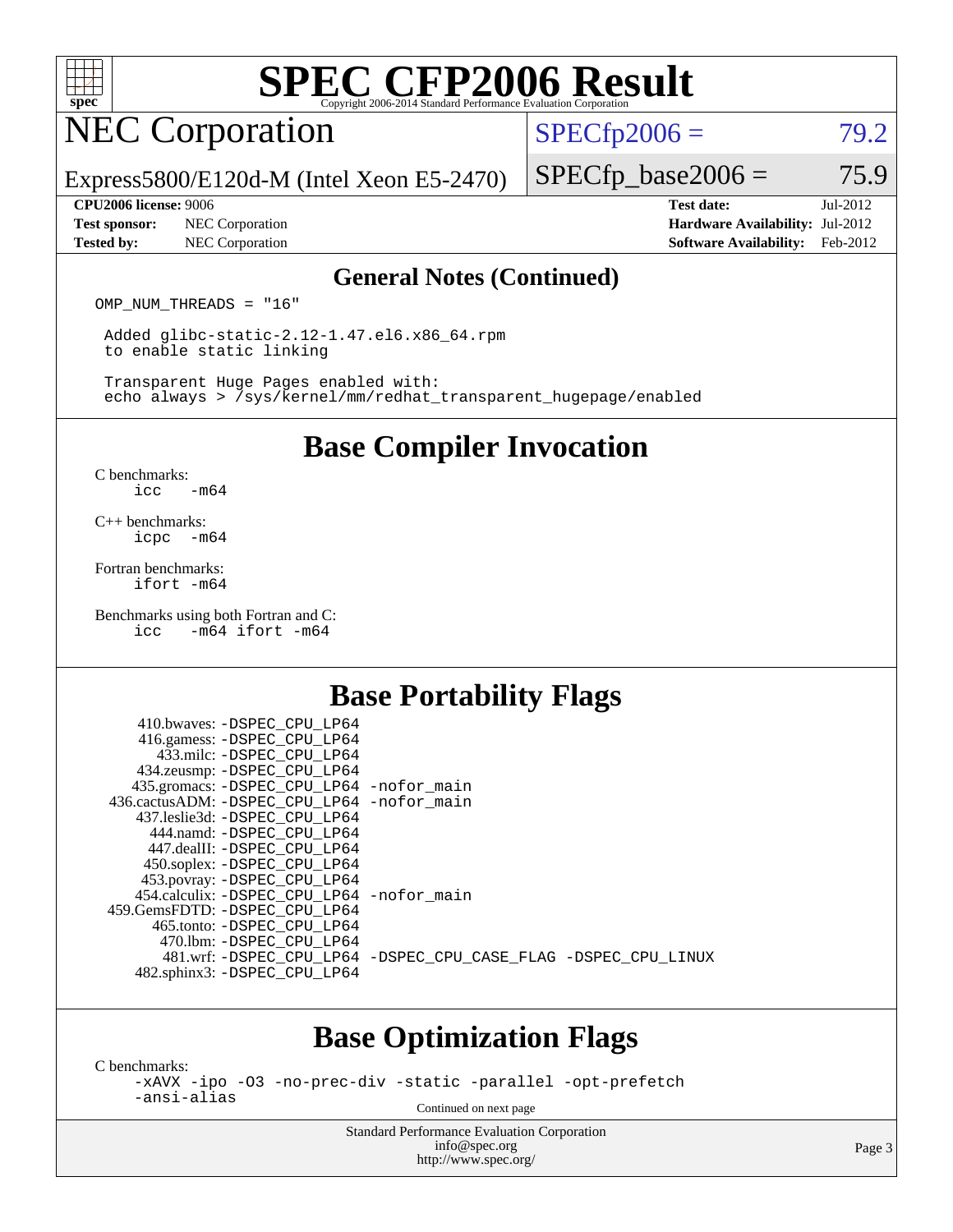

# NEC Corporation

 $SPECTp2006 = 79.2$ 

Express5800/E120d-M (Intel Xeon E5-2470)

 $SPECfp\_base2006 = 75.9$ 

**[Test sponsor:](http://www.spec.org/auto/cpu2006/Docs/result-fields.html#Testsponsor)** NEC Corporation **[Hardware Availability:](http://www.spec.org/auto/cpu2006/Docs/result-fields.html#HardwareAvailability)** Jul-2012

**[CPU2006 license:](http://www.spec.org/auto/cpu2006/Docs/result-fields.html#CPU2006license)** 9006 **[Test date:](http://www.spec.org/auto/cpu2006/Docs/result-fields.html#Testdate)** Jul-2012 **[Tested by:](http://www.spec.org/auto/cpu2006/Docs/result-fields.html#Testedby)** NEC Corporation **[Software Availability:](http://www.spec.org/auto/cpu2006/Docs/result-fields.html#SoftwareAvailability)** Feb-2012

# **[Base Optimization Flags \(Continued\)](http://www.spec.org/auto/cpu2006/Docs/result-fields.html#BaseOptimizationFlags)**

[C++ benchmarks:](http://www.spec.org/auto/cpu2006/Docs/result-fields.html#CXXbenchmarks) [-xAVX](http://www.spec.org/cpu2006/results/res2012q3/cpu2006-20120802-24016.flags.html#user_CXXbase_f-xAVX) [-ipo](http://www.spec.org/cpu2006/results/res2012q3/cpu2006-20120802-24016.flags.html#user_CXXbase_f-ipo) [-O3](http://www.spec.org/cpu2006/results/res2012q3/cpu2006-20120802-24016.flags.html#user_CXXbase_f-O3) [-no-prec-div](http://www.spec.org/cpu2006/results/res2012q3/cpu2006-20120802-24016.flags.html#user_CXXbase_f-no-prec-div) [-static](http://www.spec.org/cpu2006/results/res2012q3/cpu2006-20120802-24016.flags.html#user_CXXbase_f-static) [-opt-prefetch](http://www.spec.org/cpu2006/results/res2012q3/cpu2006-20120802-24016.flags.html#user_CXXbase_f-opt-prefetch) [-ansi-alias](http://www.spec.org/cpu2006/results/res2012q3/cpu2006-20120802-24016.flags.html#user_CXXbase_f-ansi-alias) [Fortran benchmarks](http://www.spec.org/auto/cpu2006/Docs/result-fields.html#Fortranbenchmarks): [-xAVX](http://www.spec.org/cpu2006/results/res2012q3/cpu2006-20120802-24016.flags.html#user_FCbase_f-xAVX) [-ipo](http://www.spec.org/cpu2006/results/res2012q3/cpu2006-20120802-24016.flags.html#user_FCbase_f-ipo) [-O3](http://www.spec.org/cpu2006/results/res2012q3/cpu2006-20120802-24016.flags.html#user_FCbase_f-O3) [-no-prec-div](http://www.spec.org/cpu2006/results/res2012q3/cpu2006-20120802-24016.flags.html#user_FCbase_f-no-prec-div) [-static](http://www.spec.org/cpu2006/results/res2012q3/cpu2006-20120802-24016.flags.html#user_FCbase_f-static) [-parallel](http://www.spec.org/cpu2006/results/res2012q3/cpu2006-20120802-24016.flags.html#user_FCbase_f-parallel) [-opt-prefetch](http://www.spec.org/cpu2006/results/res2012q3/cpu2006-20120802-24016.flags.html#user_FCbase_f-opt-prefetch)

[Benchmarks using both Fortran and C](http://www.spec.org/auto/cpu2006/Docs/result-fields.html#BenchmarksusingbothFortranandC):

[-xAVX](http://www.spec.org/cpu2006/results/res2012q3/cpu2006-20120802-24016.flags.html#user_CC_FCbase_f-xAVX) [-ipo](http://www.spec.org/cpu2006/results/res2012q3/cpu2006-20120802-24016.flags.html#user_CC_FCbase_f-ipo) [-O3](http://www.spec.org/cpu2006/results/res2012q3/cpu2006-20120802-24016.flags.html#user_CC_FCbase_f-O3) [-no-prec-div](http://www.spec.org/cpu2006/results/res2012q3/cpu2006-20120802-24016.flags.html#user_CC_FCbase_f-no-prec-div) [-static](http://www.spec.org/cpu2006/results/res2012q3/cpu2006-20120802-24016.flags.html#user_CC_FCbase_f-static) [-parallel](http://www.spec.org/cpu2006/results/res2012q3/cpu2006-20120802-24016.flags.html#user_CC_FCbase_f-parallel) [-opt-prefetch](http://www.spec.org/cpu2006/results/res2012q3/cpu2006-20120802-24016.flags.html#user_CC_FCbase_f-opt-prefetch) [-ansi-alias](http://www.spec.org/cpu2006/results/res2012q3/cpu2006-20120802-24016.flags.html#user_CC_FCbase_f-ansi-alias)

## **[Peak Compiler Invocation](http://www.spec.org/auto/cpu2006/Docs/result-fields.html#PeakCompilerInvocation)**

[C benchmarks](http://www.spec.org/auto/cpu2006/Docs/result-fields.html#Cbenchmarks):  $\text{icc}$   $-\text{m64}$ 

[C++ benchmarks:](http://www.spec.org/auto/cpu2006/Docs/result-fields.html#CXXbenchmarks) [icpc -m64](http://www.spec.org/cpu2006/results/res2012q3/cpu2006-20120802-24016.flags.html#user_CXXpeak_intel_icpc_64bit_bedb90c1146cab66620883ef4f41a67e)

[Fortran benchmarks](http://www.spec.org/auto/cpu2006/Docs/result-fields.html#Fortranbenchmarks): [ifort -m64](http://www.spec.org/cpu2006/results/res2012q3/cpu2006-20120802-24016.flags.html#user_FCpeak_intel_ifort_64bit_ee9d0fb25645d0210d97eb0527dcc06e)

[Benchmarks using both Fortran and C](http://www.spec.org/auto/cpu2006/Docs/result-fields.html#BenchmarksusingbothFortranandC): [icc -m64](http://www.spec.org/cpu2006/results/res2012q3/cpu2006-20120802-24016.flags.html#user_CC_FCpeak_intel_icc_64bit_0b7121f5ab7cfabee23d88897260401c) [ifort -m64](http://www.spec.org/cpu2006/results/res2012q3/cpu2006-20120802-24016.flags.html#user_CC_FCpeak_intel_ifort_64bit_ee9d0fb25645d0210d97eb0527dcc06e)

## **[Peak Portability Flags](http://www.spec.org/auto/cpu2006/Docs/result-fields.html#PeakPortabilityFlags)**

Same as Base Portability Flags

# **[Peak Optimization Flags](http://www.spec.org/auto/cpu2006/Docs/result-fields.html#PeakOptimizationFlags)**

[C benchmarks](http://www.spec.org/auto/cpu2006/Docs/result-fields.html#Cbenchmarks):

 433.milc: [-xAVX](http://www.spec.org/cpu2006/results/res2012q3/cpu2006-20120802-24016.flags.html#user_peakPASS2_CFLAGSPASS2_LDFLAGS433_milc_f-xAVX)(pass 2) [-prof-gen](http://www.spec.org/cpu2006/results/res2012q3/cpu2006-20120802-24016.flags.html#user_peakPASS1_CFLAGSPASS1_LDFLAGS433_milc_prof_gen_e43856698f6ca7b7e442dfd80e94a8fc)(pass 1) [-ipo](http://www.spec.org/cpu2006/results/res2012q3/cpu2006-20120802-24016.flags.html#user_peakPASS2_CFLAGSPASS2_LDFLAGS433_milc_f-ipo)(pass 2) [-O3](http://www.spec.org/cpu2006/results/res2012q3/cpu2006-20120802-24016.flags.html#user_peakPASS2_CFLAGSPASS2_LDFLAGS433_milc_f-O3)(pass 2) [-no-prec-div](http://www.spec.org/cpu2006/results/res2012q3/cpu2006-20120802-24016.flags.html#user_peakPASS2_CFLAGSPASS2_LDFLAGS433_milc_f-no-prec-div)(pass 2) [-prof-use](http://www.spec.org/cpu2006/results/res2012q3/cpu2006-20120802-24016.flags.html#user_peakPASS2_CFLAGSPASS2_LDFLAGS433_milc_prof_use_bccf7792157ff70d64e32fe3e1250b55)(pass 2) [-static](http://www.spec.org/cpu2006/results/res2012q3/cpu2006-20120802-24016.flags.html#user_peakOPTIMIZE433_milc_f-static) [-auto-ilp32](http://www.spec.org/cpu2006/results/res2012q3/cpu2006-20120802-24016.flags.html#user_peakCOPTIMIZE433_milc_f-auto-ilp32) [-ansi-alias](http://www.spec.org/cpu2006/results/res2012q3/cpu2006-20120802-24016.flags.html#user_peakCOPTIMIZE433_milc_f-ansi-alias)

 $470$ .lbm: basepeak = yes

482.sphinx3: basepeak = yes

[C++ benchmarks:](http://www.spec.org/auto/cpu2006/Docs/result-fields.html#CXXbenchmarks)

Continued on next page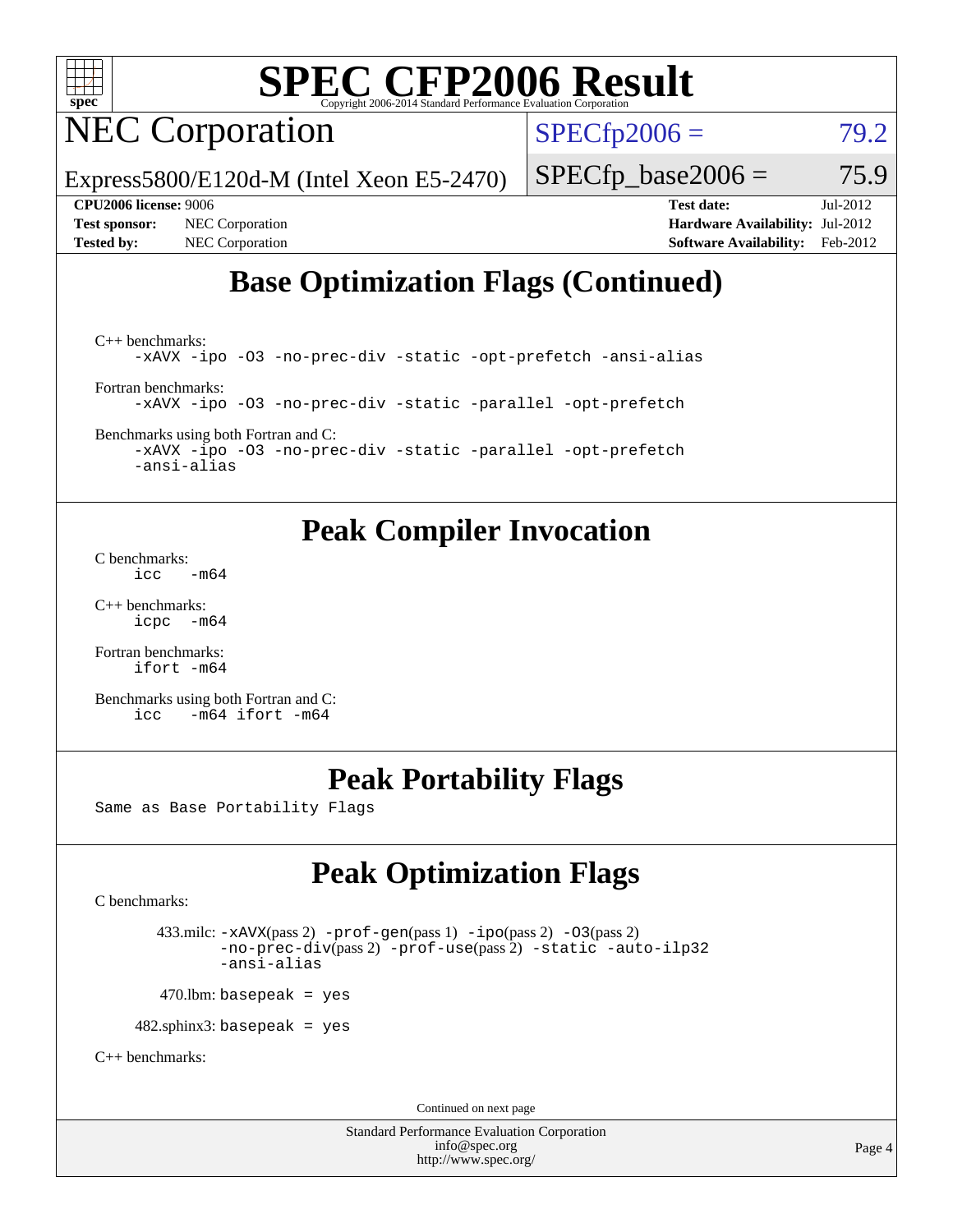

NEC Corporation

 $SPECfp2006 = 79.2$  $SPECfp2006 = 79.2$ 

Express5800/E120d-M (Intel Xeon E5-2470)

 $SPECTp\_base2006 = 75.9$ 

**[Tested by:](http://www.spec.org/auto/cpu2006/Docs/result-fields.html#Testedby)** NEC Corporation **[Software Availability:](http://www.spec.org/auto/cpu2006/Docs/result-fields.html#SoftwareAvailability)** Feb-2012

**[CPU2006 license:](http://www.spec.org/auto/cpu2006/Docs/result-fields.html#CPU2006license)** 9006 **[Test date:](http://www.spec.org/auto/cpu2006/Docs/result-fields.html#Testdate)** Jul-2012 **[Test sponsor:](http://www.spec.org/auto/cpu2006/Docs/result-fields.html#Testsponsor)** NEC Corporation **[Hardware Availability:](http://www.spec.org/auto/cpu2006/Docs/result-fields.html#HardwareAvailability)** Jul-2012

# **[Peak Optimization Flags \(Continued\)](http://www.spec.org/auto/cpu2006/Docs/result-fields.html#PeakOptimizationFlags)**

 444.namd: [-xAVX](http://www.spec.org/cpu2006/results/res2012q3/cpu2006-20120802-24016.flags.html#user_peakPASS2_CXXFLAGSPASS2_LDFLAGS444_namd_f-xAVX)(pass 2) [-prof-gen](http://www.spec.org/cpu2006/results/res2012q3/cpu2006-20120802-24016.flags.html#user_peakPASS1_CXXFLAGSPASS1_LDFLAGS444_namd_prof_gen_e43856698f6ca7b7e442dfd80e94a8fc)(pass 1) [-ipo](http://www.spec.org/cpu2006/results/res2012q3/cpu2006-20120802-24016.flags.html#user_peakPASS2_CXXFLAGSPASS2_LDFLAGS444_namd_f-ipo)(pass 2) [-O3](http://www.spec.org/cpu2006/results/res2012q3/cpu2006-20120802-24016.flags.html#user_peakPASS2_CXXFLAGSPASS2_LDFLAGS444_namd_f-O3)(pass 2) [-no-prec-div](http://www.spec.org/cpu2006/results/res2012q3/cpu2006-20120802-24016.flags.html#user_peakPASS2_CXXFLAGSPASS2_LDFLAGS444_namd_f-no-prec-div)(pass 2) [-prof-use](http://www.spec.org/cpu2006/results/res2012q3/cpu2006-20120802-24016.flags.html#user_peakPASS2_CXXFLAGSPASS2_LDFLAGS444_namd_prof_use_bccf7792157ff70d64e32fe3e1250b55)(pass 2) [-fno-alias](http://www.spec.org/cpu2006/results/res2012q3/cpu2006-20120802-24016.flags.html#user_peakCXXOPTIMIZEOPTIMIZE444_namd_f-no-alias_694e77f6c5a51e658e82ccff53a9e63a) [-auto-ilp32](http://www.spec.org/cpu2006/results/res2012q3/cpu2006-20120802-24016.flags.html#user_peakCXXOPTIMIZE444_namd_f-auto-ilp32) 447.dealII: basepeak = yes 450.soplex: basepeak = yes 453.povray: [-xAVX](http://www.spec.org/cpu2006/results/res2012q3/cpu2006-20120802-24016.flags.html#user_peakPASS2_CXXFLAGSPASS2_LDFLAGS453_povray_f-xAVX)(pass 2) [-prof-gen](http://www.spec.org/cpu2006/results/res2012q3/cpu2006-20120802-24016.flags.html#user_peakPASS1_CXXFLAGSPASS1_LDFLAGS453_povray_prof_gen_e43856698f6ca7b7e442dfd80e94a8fc)(pass 1) [-ipo](http://www.spec.org/cpu2006/results/res2012q3/cpu2006-20120802-24016.flags.html#user_peakPASS2_CXXFLAGSPASS2_LDFLAGS453_povray_f-ipo)(pass 2) [-O3](http://www.spec.org/cpu2006/results/res2012q3/cpu2006-20120802-24016.flags.html#user_peakPASS2_CXXFLAGSPASS2_LDFLAGS453_povray_f-O3)(pass 2) [-no-prec-div](http://www.spec.org/cpu2006/results/res2012q3/cpu2006-20120802-24016.flags.html#user_peakPASS2_CXXFLAGSPASS2_LDFLAGS453_povray_f-no-prec-div)(pass 2) [-prof-use](http://www.spec.org/cpu2006/results/res2012q3/cpu2006-20120802-24016.flags.html#user_peakPASS2_CXXFLAGSPASS2_LDFLAGS453_povray_prof_use_bccf7792157ff70d64e32fe3e1250b55)(pass 2) [-unroll4](http://www.spec.org/cpu2006/results/res2012q3/cpu2006-20120802-24016.flags.html#user_peakCXXOPTIMIZE453_povray_f-unroll_4e5e4ed65b7fd20bdcd365bec371b81f) [-ansi-alias](http://www.spec.org/cpu2006/results/res2012q3/cpu2006-20120802-24016.flags.html#user_peakCXXOPTIMIZE453_povray_f-ansi-alias) [Fortran benchmarks](http://www.spec.org/auto/cpu2006/Docs/result-fields.html#Fortranbenchmarks): 410.bwaves: [-xAVX](http://www.spec.org/cpu2006/results/res2012q3/cpu2006-20120802-24016.flags.html#user_peakOPTIMIZE410_bwaves_f-xAVX) [-ipo](http://www.spec.org/cpu2006/results/res2012q3/cpu2006-20120802-24016.flags.html#user_peakOPTIMIZE410_bwaves_f-ipo) [-O3](http://www.spec.org/cpu2006/results/res2012q3/cpu2006-20120802-24016.flags.html#user_peakOPTIMIZE410_bwaves_f-O3) [-no-prec-div](http://www.spec.org/cpu2006/results/res2012q3/cpu2006-20120802-24016.flags.html#user_peakOPTIMIZE410_bwaves_f-no-prec-div) [-opt-prefetch](http://www.spec.org/cpu2006/results/res2012q3/cpu2006-20120802-24016.flags.html#user_peakOPTIMIZE410_bwaves_f-opt-prefetch) [-parallel](http://www.spec.org/cpu2006/results/res2012q3/cpu2006-20120802-24016.flags.html#user_peakOPTIMIZE410_bwaves_f-parallel) [-static](http://www.spec.org/cpu2006/results/res2012q3/cpu2006-20120802-24016.flags.html#user_peakOPTIMIZE410_bwaves_f-static) 416.gamess: [-xAVX](http://www.spec.org/cpu2006/results/res2012q3/cpu2006-20120802-24016.flags.html#user_peakPASS2_FFLAGSPASS2_LDFLAGS416_gamess_f-xAVX)(pass 2) [-prof-gen](http://www.spec.org/cpu2006/results/res2012q3/cpu2006-20120802-24016.flags.html#user_peakPASS1_FFLAGSPASS1_LDFLAGS416_gamess_prof_gen_e43856698f6ca7b7e442dfd80e94a8fc)(pass 1) [-ipo](http://www.spec.org/cpu2006/results/res2012q3/cpu2006-20120802-24016.flags.html#user_peakPASS2_FFLAGSPASS2_LDFLAGS416_gamess_f-ipo)(pass 2) [-O3](http://www.spec.org/cpu2006/results/res2012q3/cpu2006-20120802-24016.flags.html#user_peakPASS2_FFLAGSPASS2_LDFLAGS416_gamess_f-O3)(pass 2) [-no-prec-div](http://www.spec.org/cpu2006/results/res2012q3/cpu2006-20120802-24016.flags.html#user_peakPASS2_FFLAGSPASS2_LDFLAGS416_gamess_f-no-prec-div)(pass 2) [-prof-use](http://www.spec.org/cpu2006/results/res2012q3/cpu2006-20120802-24016.flags.html#user_peakPASS2_FFLAGSPASS2_LDFLAGS416_gamess_prof_use_bccf7792157ff70d64e32fe3e1250b55)(pass 2) [-unroll2](http://www.spec.org/cpu2006/results/res2012q3/cpu2006-20120802-24016.flags.html#user_peakOPTIMIZE416_gamess_f-unroll_784dae83bebfb236979b41d2422d7ec2) [-inline-level=0](http://www.spec.org/cpu2006/results/res2012q3/cpu2006-20120802-24016.flags.html#user_peakOPTIMIZE416_gamess_f-inline-level_318d07a09274ad25e8d15dbfaa68ba50) [-scalar-rep-](http://www.spec.org/cpu2006/results/res2012q3/cpu2006-20120802-24016.flags.html#user_peakOPTIMIZE416_gamess_f-disablescalarrep_abbcad04450fb118e4809c81d83c8a1d) [-static](http://www.spec.org/cpu2006/results/res2012q3/cpu2006-20120802-24016.flags.html#user_peakOPTIMIZE416_gamess_f-static) 434.zeusmp: basepeak = yes 437.leslie3d: basepeak = yes  $459.GemsFDTD: -xSSE4.2(pass 2) -prof-gen(pass 1) -ipo(pass 2) -O3(pass 2)$  $459.GemsFDTD: -xSSE4.2(pass 2) -prof-gen(pass 1) -ipo(pass 2) -O3(pass 2)$  $459.GemsFDTD: -xSSE4.2(pass 2) -prof-gen(pass 1) -ipo(pass 2) -O3(pass 2)$  $459.GemsFDTD: -xSSE4.2(pass 2) -prof-gen(pass 1) -ipo(pass 2) -O3(pass 2)$  $459.GemsFDTD: -xSSE4.2(pass 2) -prof-gen(pass 1) -ipo(pass 2) -O3(pass 2)$  $459.GemsFDTD: -xSSE4.2(pass 2) -prof-gen(pass 1) -ipo(pass 2) -O3(pass 2)$  $459.GemsFDTD: -xSSE4.2(pass 2) -prof-gen(pass 1) -ipo(pass 2) -O3(pass 2)$  $459.GemsFDTD: -xSSE4.2(pass 2) -prof-gen(pass 1) -ipo(pass 2) -O3(pass 2)$  $459.GemsFDTD: -xSSE4.2(pass 2) -prof-gen(pass 1) -ipo(pass 2) -O3(pass 2)$ [-no-prec-div](http://www.spec.org/cpu2006/results/res2012q3/cpu2006-20120802-24016.flags.html#user_peakPASS2_FFLAGSPASS2_LDFLAGS459_GemsFDTD_f-no-prec-div)(pass 2) [-prof-use](http://www.spec.org/cpu2006/results/res2012q3/cpu2006-20120802-24016.flags.html#user_peakPASS2_FFLAGSPASS2_LDFLAGS459_GemsFDTD_prof_use_bccf7792157ff70d64e32fe3e1250b55)(pass 2) [-unroll2](http://www.spec.org/cpu2006/results/res2012q3/cpu2006-20120802-24016.flags.html#user_peakOPTIMIZE459_GemsFDTD_f-unroll_784dae83bebfb236979b41d2422d7ec2) [-inline-level=0](http://www.spec.org/cpu2006/results/res2012q3/cpu2006-20120802-24016.flags.html#user_peakOPTIMIZE459_GemsFDTD_f-inline-level_318d07a09274ad25e8d15dbfaa68ba50) [-opt-prefetch](http://www.spec.org/cpu2006/results/res2012q3/cpu2006-20120802-24016.flags.html#user_peakOPTIMIZE459_GemsFDTD_f-opt-prefetch) [-parallel](http://www.spec.org/cpu2006/results/res2012q3/cpu2006-20120802-24016.flags.html#user_peakOPTIMIZE459_GemsFDTD_f-parallel) 465.tonto: [-xAVX](http://www.spec.org/cpu2006/results/res2012q3/cpu2006-20120802-24016.flags.html#user_peakPASS2_FFLAGSPASS2_LDFLAGS465_tonto_f-xAVX)(pass 2) [-prof-gen](http://www.spec.org/cpu2006/results/res2012q3/cpu2006-20120802-24016.flags.html#user_peakPASS1_FFLAGSPASS1_LDFLAGS465_tonto_prof_gen_e43856698f6ca7b7e442dfd80e94a8fc)(pass 1) [-ipo](http://www.spec.org/cpu2006/results/res2012q3/cpu2006-20120802-24016.flags.html#user_peakPASS2_FFLAGSPASS2_LDFLAGS465_tonto_f-ipo)(pass 2) [-O3](http://www.spec.org/cpu2006/results/res2012q3/cpu2006-20120802-24016.flags.html#user_peakPASS2_FFLAGSPASS2_LDFLAGS465_tonto_f-O3)(pass 2) [-no-prec-div](http://www.spec.org/cpu2006/results/res2012q3/cpu2006-20120802-24016.flags.html#user_peakPASS2_FFLAGSPASS2_LDFLAGS465_tonto_f-no-prec-div)(pass 2) [-prof-use](http://www.spec.org/cpu2006/results/res2012q3/cpu2006-20120802-24016.flags.html#user_peakPASS2_FFLAGSPASS2_LDFLAGS465_tonto_prof_use_bccf7792157ff70d64e32fe3e1250b55)(pass 2) [-inline-calloc](http://www.spec.org/cpu2006/results/res2012q3/cpu2006-20120802-24016.flags.html#user_peakOPTIMIZE465_tonto_f-inline-calloc) [-opt-malloc-options=3](http://www.spec.org/cpu2006/results/res2012q3/cpu2006-20120802-24016.flags.html#user_peakOPTIMIZE465_tonto_f-opt-malloc-options_13ab9b803cf986b4ee62f0a5998c2238) [-auto](http://www.spec.org/cpu2006/results/res2012q3/cpu2006-20120802-24016.flags.html#user_peakOPTIMIZE465_tonto_f-auto) [-unroll4](http://www.spec.org/cpu2006/results/res2012q3/cpu2006-20120802-24016.flags.html#user_peakOPTIMIZE465_tonto_f-unroll_4e5e4ed65b7fd20bdcd365bec371b81f) [Benchmarks using both Fortran and C](http://www.spec.org/auto/cpu2006/Docs/result-fields.html#BenchmarksusingbothFortranandC): 435.gromacs: basepeak = yes  $436.cactusADM:basepeak = yes$  454.calculix: [-xAVX](http://www.spec.org/cpu2006/results/res2012q3/cpu2006-20120802-24016.flags.html#user_peakOPTIMIZE454_calculix_f-xAVX) [-ipo](http://www.spec.org/cpu2006/results/res2012q3/cpu2006-20120802-24016.flags.html#user_peakOPTIMIZE454_calculix_f-ipo) [-O3](http://www.spec.org/cpu2006/results/res2012q3/cpu2006-20120802-24016.flags.html#user_peakOPTIMIZE454_calculix_f-O3) [-no-prec-div](http://www.spec.org/cpu2006/results/res2012q3/cpu2006-20120802-24016.flags.html#user_peakOPTIMIZE454_calculix_f-no-prec-div) [-auto-ilp32](http://www.spec.org/cpu2006/results/res2012q3/cpu2006-20120802-24016.flags.html#user_peakCOPTIMIZE454_calculix_f-auto-ilp32) [-ansi-alias](http://www.spec.org/cpu2006/results/res2012q3/cpu2006-20120802-24016.flags.html#user_peakCOPTIMIZE454_calculix_f-ansi-alias) 481.wrf: basepeak = yes The flags files that were used to format this result can be browsed at <http://www.spec.org/cpu2006/flags/Intel-ic12.1-official-linux64.20120425.html> <http://www.spec.org/cpu2006/flags/NEC-Platform-Settings-V1.2-R120d-RevA.html>

You can also download the XML flags sources by saving the following links: <http://www.spec.org/cpu2006/flags/Intel-ic12.1-official-linux64.20120425.xml> <http://www.spec.org/cpu2006/flags/NEC-Platform-Settings-V1.2-R120d-RevA.xml>